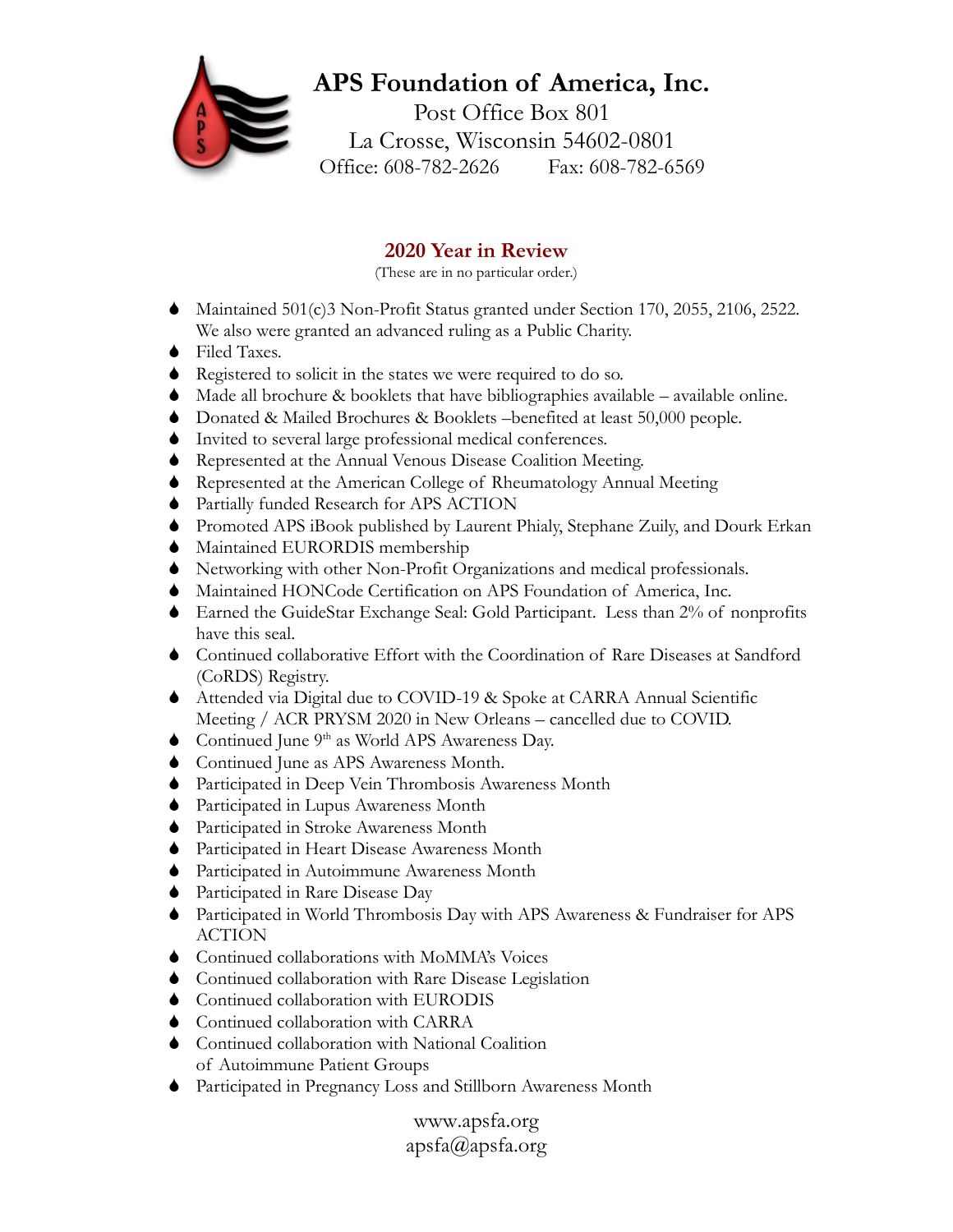- Supported various legislation through a national coalition of patient organizations
- Launched press releases benefited at least 500,000 people.
- Launched Radio Public Service Announcements benefited at least 2,000,000.
- Donated \$4725 to APS ACTION for their ongoing needs in research.
- Shared reputable articles pertaining to APS at lay and professional level, as well as disease related such as DVT, PE, stroke, Raynaud's for example.
- Shared reputable disease prevention articles.
- Shared inspiration and motivational posts.
- Maintained Twitter Account. Followers: 2,266
- Maintained Instagram Account. Followers: 1,516
- Maintained Pinterest Account. Followers: 450
- Maintained Facebook Business Account. Likes: 9,940 Follows: 10,354
- Facebook Support Group: Number of Participants: 2,010
- **◆** Fundraisers:
	- o Facebook Gift Shoppe
	- o AmazonSmile
	- o Giving Tuesday
	- o Café Press
	- o Amazon Shop
	- o Zazzle
	- o Individual Fundraisers by Volunteers and Supporters
- Made Press in 34 different media venues that we are aware of at least 2 million people benefited
	- o House, MD "Instant Karma" (original air date, 10/15/09) benefited at least 16,000,000 people.
	- o Mystery Diagnosis "Falling Through the Cracks" (re- aired several times, original air date, 3/6/2006) - unknown how many people benefited
	- o Travelers on Netflix, Season 2, Episode 9
	- o The Beatles Network (APS Awareness month world wide awareness.) unknown how many people benefited
	- o Dr. Oz, MD
	- o The Good Doctor
	- o [Mum, 36, is left in tears as she is finally able](https://www.dailymail.co.uk/news/article-7829443/Melbourne-mum-finally-able-hug-baby-December-25-infant-born-four-months-early.html) to hug her miracle baby on [Christmas Day after suffering 'more miscarriages than she can count'](https://www.dailymail.co.uk/news/article-7829443/Melbourne-mum-finally-able-hug-baby-December-25-infant-born-four-months-early.html)
	- o [Solenn says she almost gave birth at just 5 months after complications](https://www.gmanetwork.com/news/showbiz/chikaminute/720737/solenn-says-she-almost-gave-birth-at-just-5-months-after-complications/story/)
	- o [THANK YOU for Sponsoring a STAR in aid of the new Sue Ryder](https://www.lep.co.uk/health/thank-you-sponsoring-star-aid-new-sue-ryder-specialist-neurological-care-centre-fulwood-1349027)  [specialist neurological care center](https://www.lep.co.uk/health/thank-you-sponsoring-star-aid-new-sue-ryder-specialist-neurological-care-centre-fulwood-1349027) in Fulwood
	- o [Hyderabad-based college dropout makes her designer dreams come true](https://www.newindianexpress.com/lifestyle/fashion/2020/jan/22/hyderabad-based-college-dropout-makes-her-designer-dreams-come-true-2092627.html)
	- o 'I Was Diagnosed with [PTSD After Suffering Seven Miscarriages'](https://www.tyla.com/healthy/life-news-post-traumatic-stress-miscarriage-aftercare-ectopic-pregnancy-20200122)
	- o [Woman who had eight miscarriages gave her husband permission to leave](https://www.liverpoolecho.co.uk/news/liverpool-news/woman-shares-hell-eight-miscarriages-17648183)  [her](https://www.liverpoolecho.co.uk/news/liverpool-news/woman-shares-hell-eight-miscarriages-17648183)
	- o [Cabaret darling Shannon Turner cheated death three times. She comes alive](https://www.inquirer.com/life/shannon-turner-trash-and-glitter-letage-20200210.html)  [on stage.](https://www.inquirer.com/life/shannon-turner-trash-and-glitter-letage-20200210.html)
	- o Warwick Rotarians hear about [rare condition known as 'sticky blood](https://www.warwickcourier.co.uk/news/warwick-rotarians-hear-about-about-rare-condition-known-as-sticky-blood-syndrome-1-9234944)  [syndrome'](https://www.warwickcourier.co.uk/news/warwick-rotarians-hear-about-about-rare-condition-known-as-sticky-blood-syndrome-1-9234944)
	- o Patients at Cuerden Hall [Sue Ryder Neurological Care Centre to choose](https://www.lep.co.uk/health/patients-cuerden-hall-sue-ryder-neurological-care-centre-choose-artwork-new-specialist-centre-fulwood-1883597)  [artwork for new specialist center](https://www.lep.co.uk/health/patients-cuerden-hall-sue-ryder-neurological-care-centre-choose-artwork-new-specialist-centre-fulwood-1883597) in Fulwood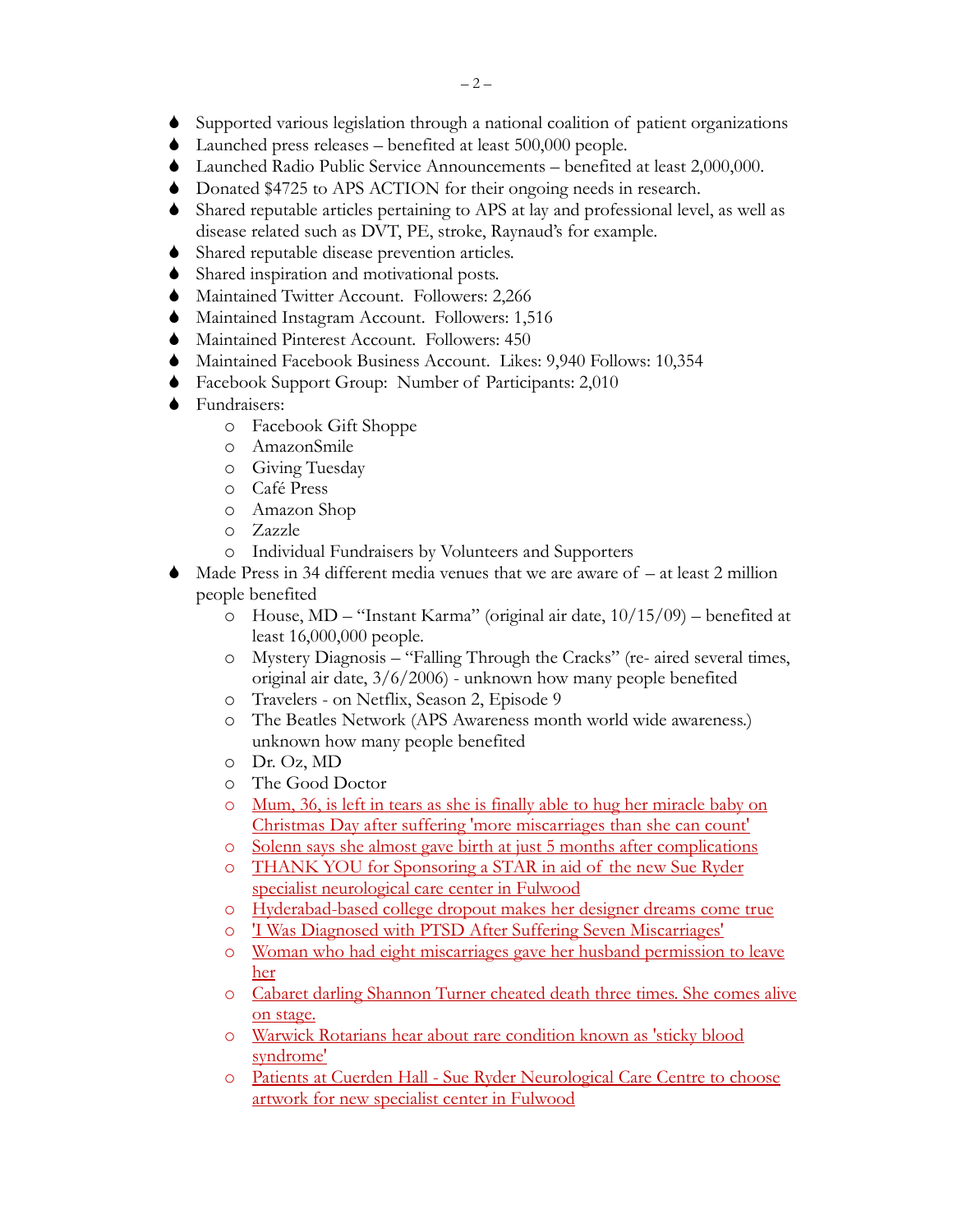- o [Rare Condition Causes Stroke for Nursing Student](https://www.unitypoint.org/waterloo/article.aspx?id=6290438f-f6d5-45df-92aa-60a2939c50f1&fbclid=IwAR0yp9CzpibZUtx_K1Al1NhZy3Uqwl4yiGqzfCR50n1MeXjMVb040F31MXU)
- o [APS Foundation of America takes aim at the antiphospholipid knowledge](https://www.healio.com/rheumatology/antiphospholipid-syndrome/news/online/%7Bebea7531-da27-43ae-82c1-2b199294df18%7D/aps-foundation-of-america-takes-aim-at-the-antiphospholipid-knowledge-gap?fbclid=IwAR3qLWIXe_Agl2VoNdNlS6bsg9zNiG1nAVmuU7gMNnwdXUdrP22kGsmqVaQ)  [gap](https://www.healio.com/rheumatology/antiphospholipid-syndrome/news/online/%7Bebea7531-da27-43ae-82c1-2b199294df18%7D/aps-foundation-of-america-takes-aim-at-the-antiphospholipid-knowledge-gap?fbclid=IwAR3qLWIXe_Agl2VoNdNlS6bsg9zNiG1nAVmuU7gMNnwdXUdrP22kGsmqVaQ)
- o County Board Chair [Tara Johnson laments Trump's 'broken promises'](https://www.news8000.com/county-board-chair-johnson-laments-trumps-broken-promises/)
- o [Wisconsinites Blast Trump for Broken Promises to Women](http://apsfa.org/new/wp-content/uploads/2020/03/2020-03-05-21.43.38.jpg)
- o [Hours After Wisconsin Democrats Blast Trump for Social Security,](https://wisdems.org/news/hours-after-wisconsin-democrats-blast-trump-for-social-security-medicare-medicaid-cuts-he-doubles-down/)  [Medicare, Medicaid Cuts, He Doubles Down](https://wisdems.org/news/hours-after-wisconsin-democrats-blast-trump-for-social-security-medicare-medicaid-cuts-he-doubles-down/)
- o [Antiphospholipid Syndrome \(APS\): Young Women are Five Times More](https://patientworthy.com/2020/03/09/antiphospholipid-syndrome-aps-women-five-men-rare-disease/)  [Likely Than Men to Have This Rare Disease](https://patientworthy.com/2020/03/09/antiphospholipid-syndrome-aps-women-five-men-rare-disease/)
- o [Wisconsinites Blast Trump for Broken Promises to Women](https://www.newsbreak.com/wisconsin/la-crosse/news/0OLEaWYY/wisconsinites-blast-trump-for-broken-promises-to-women)
- o [Shilpa Shetty says she has the APLA disease; find out what it is](https://indianexpress.com/article/parenting/health-fitness/shilpa-shetty-says-she-has-the-apla-disease-find-out-what-it-is-6417493)
- o [A Friend Taught Her About Her Antiphospholipid Syndrome: Why the](https://patientworthy.com/2020/05/25/friend-explained-antiphospholipid-syndrome-medical-improvement-needed)  [Medical Field Needs to Do Better](https://patientworthy.com/2020/05/25/friend-explained-antiphospholipid-syndrome-medical-improvement-needed)
- o [Thousands raised to help man from Deal left with rare Locked-in Syndrome](https://www.kentonline.co.uk/deal/news/bike-fanatic-left-unable-to-communicate-229930)  [after brain stem stroke](https://www.kentonline.co.uk/deal/news/bike-fanatic-left-unable-to-communicate-229930)
- o 6 Organizations Joining the [Fight Against Devastating Diseases](https://wiki.ezvid.com/m/6-organizations-joining-the-fight-against-devastating-diseases-by_56zuze5ttC)
- o [Biker mum dies suddenly of heart attack aged 50 leaving family devastated](https://www.dailystar.co.uk/news/latest-news/biker-mum-dies-suddenly-heart-22858155)
- o [Mother who suffered three miscarriages in one year due to an immune](https://www.dailymail.co.uk/femail/article-8902257/Mother-suffered-three-miscarriages-reveals-joy-giving-birth-TRIPLETS.html)  [system disorder reveals joy after giving birth to triplets](https://www.dailymail.co.uk/femail/article-8902257/Mother-suffered-three-miscarriages-reveals-joy-giving-birth-TRIPLETS.html)
- o ['I'm not ashamed anymore'. The heartbreaking effect of the miscarriage](https://www.manchestereveningnews.co.uk/news/greater-manchester-news/im-not-ashamed-anymore-heartbreaking-19187178)  [taboo on a woman who lost six pregnancies](https://www.manchestereveningnews.co.uk/news/greater-manchester-news/im-not-ashamed-anymore-heartbreaking-19187178)
- o [DARKEST MOMENTS: My doctor laughed as I cried in pain during](https://www.thesun.co.uk/fabulous/13220100/woman-miscarriage-doctor-joke-real-labour-pain/)  [miscarriage & then joked, 'imagine what real](https://www.thesun.co.uk/fabulous/13220100/woman-miscarriage-doctor-joke-real-labour-pain/) labor feels like'
- o [Superheroes on track for charity](https://www.wiltshiretimes.co.uk/news/18948604.superheroes-track-charity/?fbclid=IwAR17VENfWCNbjvKl41iRp8TlF3Fx_Ciu3x5GbvN_JqWpIbZN-5wMqX9PRhw)
- o [Anti-Phospholipid Antibodies in COVID-19 Are Different from](https://www.docwirenews.com/abstracts/anti-phospholipid-antibodies-in-covid-19-are-different-from-those-detectable-in-the-anti-phospholipid-syndrome/?fbclid=IwAR279I69TrAKaRndWsfnmX8IGFgGvcgp6mJl6eUbEnuWr4RKfMXVtkMyH3Q) Those [Detectable in the Anti-Phospholipid Syndrome](https://www.docwirenews.com/abstracts/anti-phospholipid-antibodies-in-covid-19-are-different-from-those-detectable-in-the-anti-phospholipid-syndrome/?fbclid=IwAR279I69TrAKaRndWsfnmX8IGFgGvcgp6mJl6eUbEnuWr4RKfMXVtkMyH3Q) - Docwire News
- o [John Stapleton says he still has 'bad moments' following wife's death](https://www.dailymail.co.uk/femail/article-9014987/John-Stapleton-says-really-bad-moments-following-wifes-death.html?fbclid=IwAR1n3uH9lWi6bJ1uzl6_SsFpXH8QgYk4Goc5PNtT1tbdZydRdboDFkNAUcw)
- o [Our clotting disease triggered by the sun -](https://www.standardmedia.co.ke/health/article/2001394843/our-clotting-disease-triggered-by-the-sun) Standard Health
- o Various Articles in various medical and newspapers.

## **Recommendations:**

- Continue to find more avenues for fundraising.
- Get back to publishing quarterly newsletters.
- Continue to collaborate with more organizations (both lay & professional).
- Attend or have materials available for more conferences.
- ◆ Apply for more grants.
- Continue to search for more medical advisors that truly want to help.
- Continue to attempt APS mentioned in more publications, including magazines.
- Continue to making more videos and learn how to make podcasts.
- ◆ Considering doing Facebook Live Chats.
- Consider going to a Board of Directors of 7, including one medical advisor & one public non-APS person.
- Consider making June 9th World APS Awareness Day formally via a bill through Congress.
- Consider making June APS Awareness Month formally via a bill through Congress.